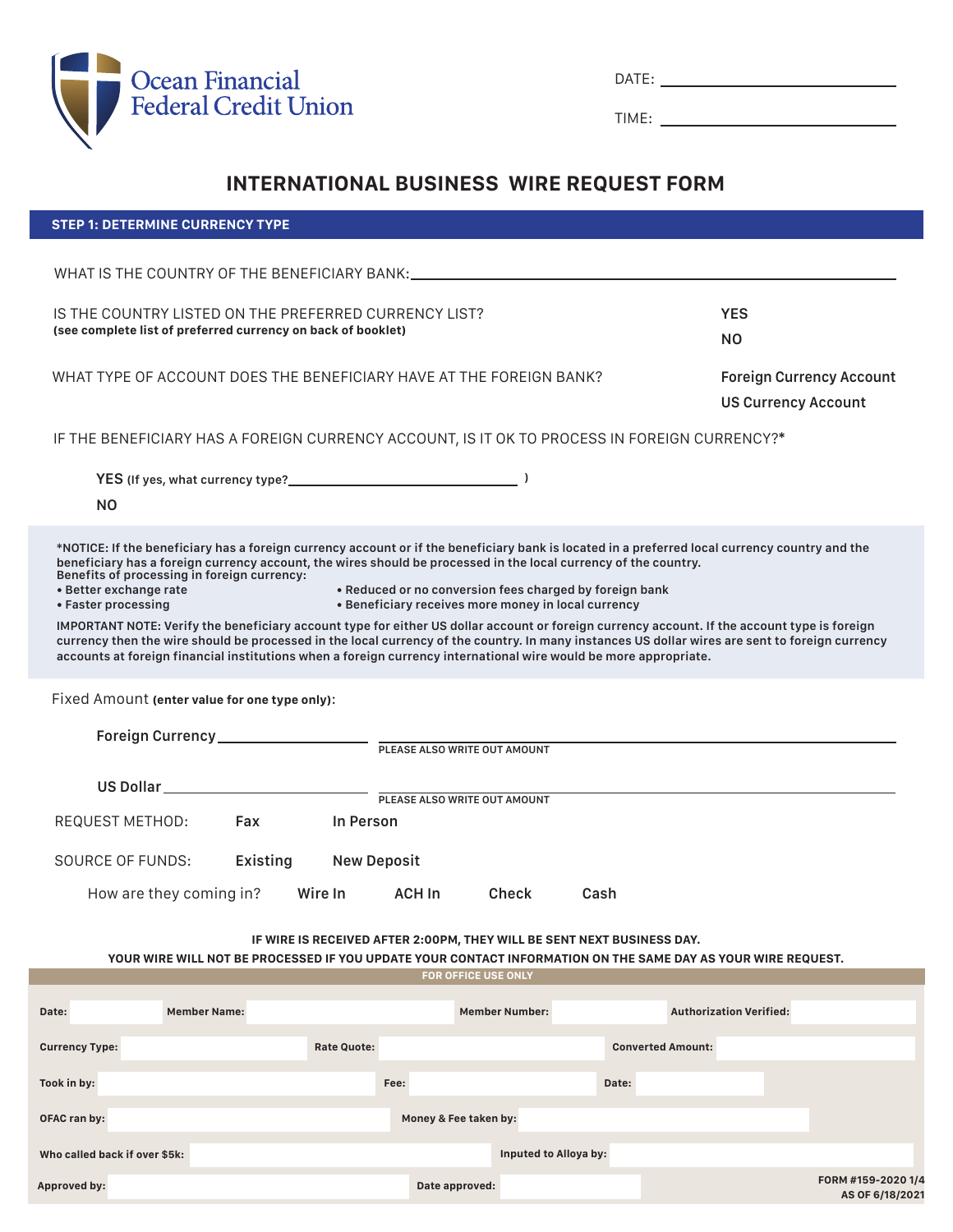### **STEP 2: ENTER WIRE DETAILS**

| <b>BUSINESS NAME:</b>                        |                                           |                                    |      |  |  |  |  |
|----------------------------------------------|-------------------------------------------|------------------------------------|------|--|--|--|--|
| <b>ACCOUNT NUMBER:</b>                       | PHONE NUMBER (MUST MATCH NUMBER ON FILE): |                                    |      |  |  |  |  |
| STREET ADDRESS (MUST MATCH ADDRESS ON FILE): |                                           | <b>ADDRESS (2nd LINE OPTIONAL:</b> |      |  |  |  |  |
| CITY:                                        | <b>STATE:</b>                             |                                    | ZIP: |  |  |  |  |
| <b>COUNTRY:</b><br><b>EMAIL ADDRESS:</b>     |                                           |                                    |      |  |  |  |  |
| <b>PURPOSE OF WIRE:</b>                      |                                           |                                    |      |  |  |  |  |
|                                              |                                           |                                    |      |  |  |  |  |
|                                              |                                           |                                    |      |  |  |  |  |

## **BENEFICIARY**

| NAME (FIRST, MIDDLE, LAST):                                         |                        |                                    |  | <b>DATE OF BIRTH:</b> |  |  |  |
|---------------------------------------------------------------------|------------------------|------------------------------------|--|-----------------------|--|--|--|
| <b>OR BUSINESS NAME:</b>                                            |                        |                                    |  |                       |  |  |  |
| <b>ACCOUNT NUMBER:</b><br>PHONE NUMBER (MUST MATCH NUMBER ON FILE): |                        |                                    |  |                       |  |  |  |
| STREET ADDRESS (MUST MATCH ADDRESS ON FILE):                        |                        | <b>ADDRESS (2nd LINE OPTIONAL:</b> |  |                       |  |  |  |
| CITY:                                                               | <b>STATE/PROVINCE:</b> |                                    |  | <b>POSTAL CODE:</b>   |  |  |  |
| <b>COUNTRY:</b><br><b>EMAIL ADDRESS:</b>                            |                        |                                    |  |                       |  |  |  |
| <b>INSTRUCTIONS:</b>                                                |                        |                                    |  |                       |  |  |  |

## **BENEFICIARY BANK**

| NAME:                                               |                        |                     |  |  |  |
|-----------------------------------------------------|------------------------|---------------------|--|--|--|
|                                                     |                        |                     |  |  |  |
| <b>SWIFT/BIC CODE:</b>                              | NATIONAL ID:           |                     |  |  |  |
|                                                     |                        |                     |  |  |  |
|                                                     |                        |                     |  |  |  |
| <b>STREET ADDRESS (MUST MATCH ADDRESS ON FILE):</b> |                        |                     |  |  |  |
|                                                     |                        |                     |  |  |  |
|                                                     |                        |                     |  |  |  |
| CITY:                                               | <b>STATE/PROVINCE:</b> | <b>POSTAL CODE:</b> |  |  |  |
|                                                     |                        |                     |  |  |  |
|                                                     |                        |                     |  |  |  |
| <b>COUNTRY:</b>                                     | <b>PHONE NUMBER:</b>   |                     |  |  |  |
|                                                     |                        |                     |  |  |  |
| <b>BRANCH:</b>                                      |                        |                     |  |  |  |
|                                                     |                        |                     |  |  |  |
|                                                     |                        |                     |  |  |  |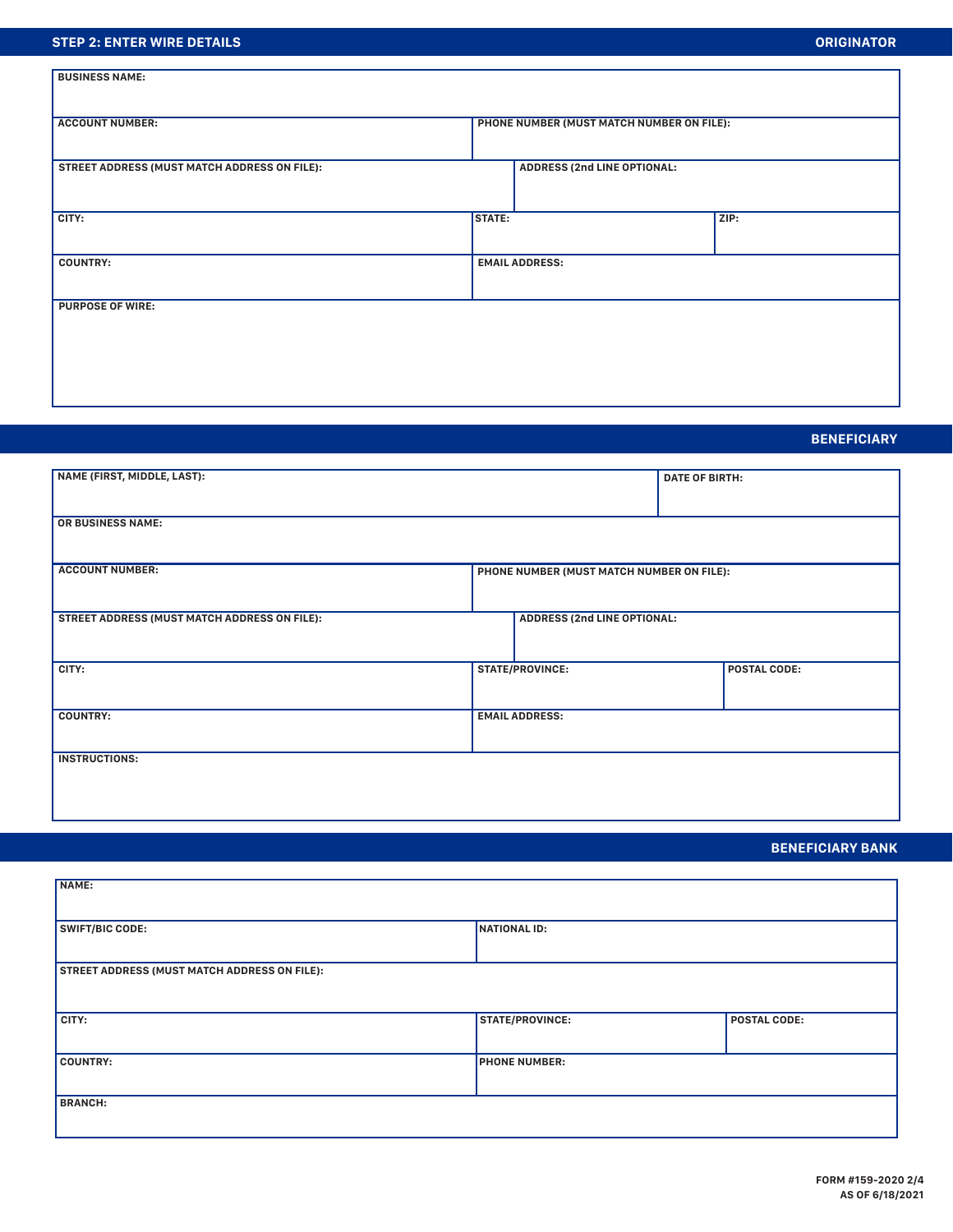## **Important Information Concerning International Wire Transfers**

By signing below, you authorize us to transfer funds as described above and debit your account for the amount transferred, plus any applicable fees and charges. You authorize us to deduct the international wire transfer fee from your credit union account indicated above. For updated fees, please refer to our fee schedule.

Fees for wire transfers are disclosed in the Rate and Fee Schedule. Other Financial Institutions involved in the wire transfer may impose additional fees.

Ocean Financial Federal Credit Union may fail to act or delay acting on a wire transfer without any liability due to legal constraint, your negligence, lack of funds, interruption of communications facilities, equipment failure, war, emergency conditions or other circumstances beyond our control. OFFCU may also fail to send or delay a transfer without any liability if sending the wire transfer would violate any guideline, rule or regulation of any government authority.

#### **OFFCU is not liable for consequential, special or exemplary damages or losses of any kind.**

If member asks OFFCU to cancel or amend the transfer, OFFCU may make a reasonable effort to act on your request. OFFCU is not liable to you if for any reason this transfer is not amended or canceled. You agree to reimburse OFFCU for any costs, losses, or damages OFFCU incurs in connection with your request to amend or cancel the tranfer.

**If wire transfer is canceled:** OFFCU does not have to refund your money until OFFCU determines that the beneficiary has not received the money and the money is returned to OFFCU. If OFFCU returns your money, the refund may not be equal to the amount of the original wire transfer. For example, the amounts may be different because of a charge other Financial Institutions may impose to return the wire transfer.

**Cut off times for processing wire transfers.** International wire transfers received prior to 2:00 pm will be transmitted on the same business day. Wire transfers received after the cut off time will be transmitted the next business day. Wire transfer business days will include all normal business day of OFFCU.

### **The address and phone number on file with OFFCU must match the information on your wire transfer.**

**You must accurately identify beneficiaries of your wire transfer.** When you give OFFCU the name and account number of a beneficiary, OFFCU and other Financial Institutions may process the wire transfer based on the account number alone, even though the number may identify a person other than the beneficiary named. When you give OFFCU the name and identifying number of a Financial Institution, OFFCU and other Financial Institutions may process the wire transfer based on the Financial Institutions identifying number alone, even though the number may identify a Financial Institution other than the Financial Institution named. In these cases, you are still obligated to pay OFFCU the amount of the wire transfer.

Fed wire is the funds transfer system of the U.S. Federal Reserve Bank. OFFCU and Financial Institutions involved may use Fed wire to make the wire transfer. If Fed wire carries any part of the wire transfer, Regulation J of the U.S. Federal Reserve Board governs your rights and obligations regarding the wire transfer.

When a member requests a wire transfer, the security procedure involves use of identification methods that may involve photo identification, signature verification of original signature and/or call back procedure by OFFCU.

By requesting a wire transfer, you authorize OFFCU to debit your account to pay for this transfer. OFFCU will notify you about the wire transfer on your statement. You must send OFFCU written notice, including a statement of relevant facts, within 60 calendar days after you receive the first member statement on which any unauthorized or erroneous debit to your account, or any other discrepancy between your records and ours OFFCU. If you fail to notify OFFCU within this 60-day period, OFFCU is not liable, or obligated to compensate you, for any loss of interest of interest equivalent because of an unauthorized or erroneous debit.